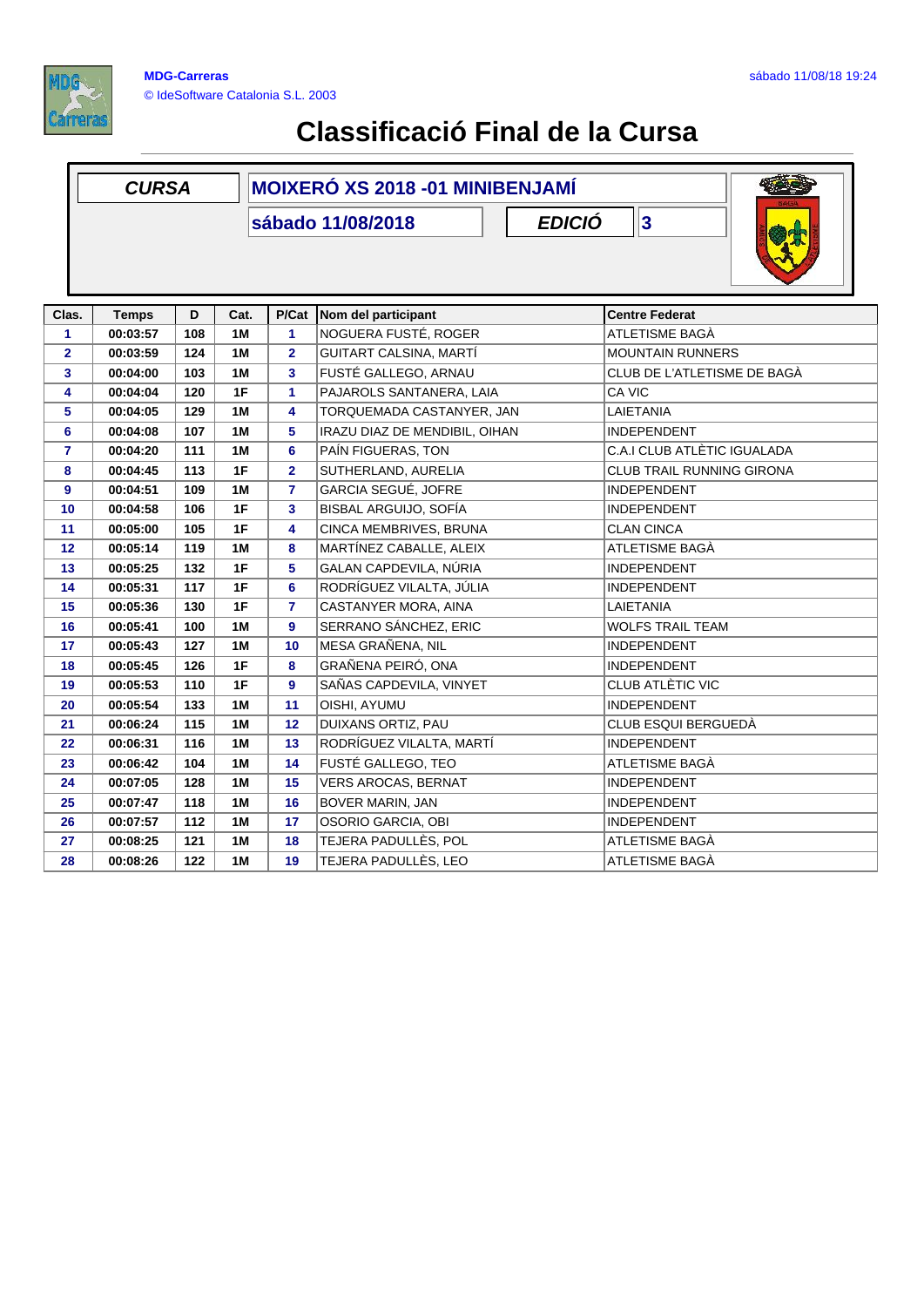

|                | <b>CURSA</b>                                                  |     |           | <b>MOIXERÓ XS 2018 -02 PREBENJAMÍ</b> |                                                     |                             |  |  |  |
|----------------|---------------------------------------------------------------|-----|-----------|---------------------------------------|-----------------------------------------------------|-----------------------------|--|--|--|
|                | $\overline{\mathbf{3}}$<br><b>EDICIÓ</b><br>sábado 11/08/2018 |     |           |                                       |                                                     |                             |  |  |  |
| Clas.          | <b>Temps</b>                                                  | D   | Cat.      | P/Cat                                 | Nom del participant                                 | <b>Centre Federat</b>       |  |  |  |
| 1              | 00:08:20                                                      | 246 | 2M        | 1                                     | PAÍN FIGUERAS, MARTÍ                                | C.A.I CLUB ATLÈTIC IGUALADA |  |  |  |
| $\mathbf{2}$   | 00:08:36                                                      | 233 | 2M        | 2                                     | BALAGUER NOGUERA, JOAN                              | MOUNTAIN RUNNERS BERGUEDÀ   |  |  |  |
| 3              | 00:09:03                                                      | 224 | 2M        | 3                                     | REOLID DÍAZ, SERGIO                                 | <b>CERDANYA PIRINEUS</b>    |  |  |  |
| 4              | 00:09:06                                                      | 245 | 2M        | 4                                     | <b>ESCRIBANO CORTES, NICOLAS</b>                    | LA FLORIDA CITY             |  |  |  |
| 5              | 00:09:13                                                      | 235 | 2F        | 1                                     | HERNÁNDEZ CAMPS, JOANA                              | C.E CERDANYA PIRINEUS       |  |  |  |
| 6              | 00:09:21                                                      | 228 | 2M        | 5                                     | CARULLA MAESTRO, POL                                | <b>BAGÀ FINISERS</b>        |  |  |  |
| $\overline{7}$ | 00:09:23                                                      | 221 | 2M        | 6                                     | <b>GRAU POUS, MARÇAL</b>                            | <b>INDEPENDENT</b>          |  |  |  |
| 8              | 00:09:30                                                      | 243 | 2F        | $\overline{\mathbf{2}}$               | TORQUEMADA CASTANYER, LAIA                          | LAIETANIA                   |  |  |  |
| 9              | 00:09:31                                                      | 225 | 2M        | $\overline{7}$                        | PESQUER PALMA, ERIC                                 | U.A. BARBERÀ                |  |  |  |
| 10             | 00:09:33                                                      | 219 | 2F        | 3                                     | TORRABADELLA COMELLAS, EROLA                        | CLUB ESQUÍ BERGUEDÀ         |  |  |  |
| 11             | 00:09:37                                                      | 251 | 2F        | 4                                     | VILLANOVA GALVEZ, HELENA                            | SABADELL                    |  |  |  |
| 12             | 00:09:55                                                      | 226 | 2F        | 5                                     | SAÑAS CAPDEVILA, QUERALT                            | ATLÈTIC VIC                 |  |  |  |
| 13             | 00:09:58                                                      | 227 | 2M        | 8                                     | SANTANERA MORCILLO, SERGI                           | CA VIC                      |  |  |  |
| 14             | 00:10:08                                                      | 248 | 2M        | 9                                     | RUIZ GALVEZ, SERGIO                                 | <b>SABADELL</b>             |  |  |  |
| 15             | 00:10:15                                                      | 231 | 2M        | 10                                    | CASALS RIERA, OT                                    | ATLETISME PUIGCERDÀ         |  |  |  |
| 16             | 00:10:21                                                      | 252 | 2M        | 11                                    | PERILM CASTELLET, ARNAU                             | <b>INDEPENDENT</b>          |  |  |  |
| 17             | 00:10:43                                                      | 223 | 2M        | 12                                    | MARTÍNEZ LÓPEZ, ADRIA                               | <b>BAGA FINISHERS</b>       |  |  |  |
| 18             | 00:10:58                                                      | 244 | 2M        | 13                                    | ZAMORA PÉREZ, JOAN                                  | <b>BUFF PRO TEAM</b>        |  |  |  |
| 19             | 00:11:04                                                      | 218 | 2M        | 14                                    | BELMONTE JIMÉNEZ, PAU                               | <b>ATLETAS ALTAFULLA</b>    |  |  |  |
| 20             | 00:11:11                                                      | 249 | 2M        | 15                                    | PONS VIDAL, ELOI                                    | <b>JAB</b>                  |  |  |  |
| 21             | 00:11:12                                                      | 241 | 2F        | 6                                     | MARTÍNEZ JOVE, ELIA                                 | <b>IGUALADA</b>             |  |  |  |
| 22             | 00:11:15                                                      | 230 | 2M        | 16                                    | COROMINAS RODRÍGUEZ, ARNAU                          | INDEPENDENT                 |  |  |  |
| 23             | 00:11:18                                                      | 253 | 2F        | 7                                     | LLUCIA VENTURA, AINA                                | INDEPENDENT                 |  |  |  |
| 24             | 00:11:20                                                      | 242 | 2M        | 17                                    | NOGUERA JARQUE, POL                                 | ATLETISME BAGÀ              |  |  |  |
| 25             | 00:11:38                                                      | 234 | <b>2M</b> | 18                                    | MARTÍNEZ CABALLÉ, BLAI                              | ATLETISME BAGÀ              |  |  |  |
| 26             | 00:11:42                                                      | 238 | 2M        | 19                                    | SUNYER CALMET, ENRIC                                | INDEPENDENT                 |  |  |  |
| 27             | 00:11:45                                                      | 217 | 2F        | 8                                     | PUJOLS BACARDIT, QUERALT                            | INDEPENDENT                 |  |  |  |
| 28             | 00:12:33                                                      | 229 | 2F        | 9                                     | CARULLA MAESTRO, MARTINA                            | <b>BAGA FINISHERS</b>       |  |  |  |
| 29             | 00:12:36                                                      | 232 | 2F        | 10                                    | <b>VERS AROCAS, ARLET</b>                           | <b>INDEPENDENT</b>          |  |  |  |
| 30             | 00:12:40                                                      | 239 | 2M        | 20                                    | VILLAR MIRÓ, OT                                     | VIMITIM                     |  |  |  |
| 31             | 00:12:47                                                      | 237 | 2F        | 11                                    | CORONADO RUZZI, BRUNA                               | <b>BIKE GUARDIOLA</b>       |  |  |  |
| 32             | 00:13:23                                                      | 250 | 2M        | 21                                    | CONSUEGRA POZO, AITOR                               | SABADELL                    |  |  |  |
| 33             | 00:13:24                                                      | 254 | 2M        | 22                                    | LLEAL SALVADOR, ROGER                               | <b>INDEPENDENT</b>          |  |  |  |
| 34             | 00:14:47                                                      | 220 | 2F        | 12                                    | <b>RIOS RAMOS, BERTA</b>                            | BAGÀ FINISHERS              |  |  |  |
| 35             | 00:14:52                                                      | 222 | 2F        | 13                                    | SERRA NOGUÉS, NORA                                  | <b>BAGA FINISHERS</b>       |  |  |  |
| 36             | 00:15:23                                                      | 240 | 2M        | 23                                    | <b>GAMIZ FONTANET, LEO</b><br>CLUB NATACIÓ TERRASSA |                             |  |  |  |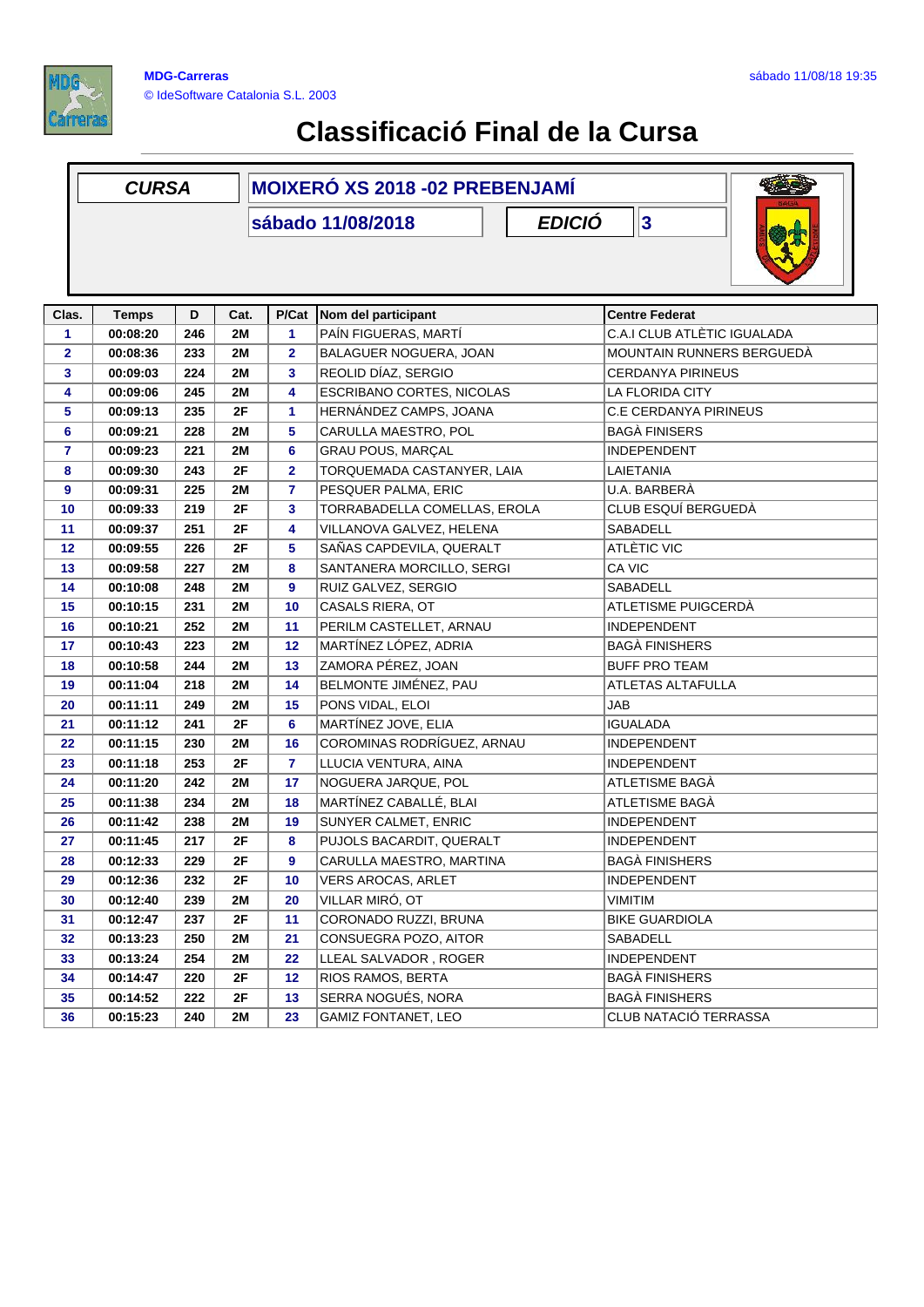

|                | <b>CURSA</b> |     |      | <b>MOIXERÓ XS 2018 -03 BENJAMÍ</b> |                                                   |                                   |  |  |  |  |
|----------------|--------------|-----|------|------------------------------------|---------------------------------------------------|-----------------------------------|--|--|--|--|
|                |              |     |      |                                    | <b>EDICIÓ</b><br>sábado 11/08/2018                | $\overline{\mathbf{3}}$           |  |  |  |  |
|                |              |     |      |                                    |                                                   |                                   |  |  |  |  |
| Clas.          | <b>Temps</b> | D   | Cat. | P/Cat                              | Nom del participant                               | <b>Centre Federat</b>             |  |  |  |  |
| $\mathbf{1}$   | 00:14:54     | 323 | 3M   | $\mathbf{1}$                       | PESQUER PALMA, IZAN                               | U.A. BARBERÀ                      |  |  |  |  |
| $\mathbf{2}$   | 00:14:55     | 302 | 3M   | $\overline{2}$                     | ROCIAS SACREST, GIL                               | C.E. CERDANYA PIRINEUS            |  |  |  |  |
| 3              | 00:14:56     | 392 | 3M   | $\mathbf{3}$                       | COROMINAS RODRÍGUEZ. ROGER                        | <b>INDEPENDENT</b>                |  |  |  |  |
| 4              | 00:15:11     | 390 | 3F   | $\mathbf{1}$                       | SANTANERA MORCILLO, LAURA                         | C.A. VIC                          |  |  |  |  |
| 5              | 00:15:13     | 397 | 3M   | 4                                  | PAJAROLS SANTANERA, JOAN                          | CA VIC                            |  |  |  |  |
| 6              | 00:15:25     | 318 | 3M   | 5                                  | IRAZU DIAZ DE MENDIBIL, ENAITZ                    | <b>INDEPENDENT</b>                |  |  |  |  |
| $\overline{7}$ | 00:15:34     | 399 | 3M   | 6                                  | JULIÀ, ALEIX                                      | CLUB ESPORTIU CERDANYA PIRINEUS   |  |  |  |  |
| 8              | 00:15:51     | 322 | 3F   | $\overline{2}$                     | MIRALPEIX BUSQUETS, BRUNA                         | <b>FORCES FORTS I FERMS</b>       |  |  |  |  |
| 9              | 00:15:52     | 394 | 3M   | $\overline{7}$                     | <b>BRUGAROLAS CUENCA, BLAI</b>                    | <b>INDEPENDENT</b>                |  |  |  |  |
| 10             | 00:15:54     | 393 | 3M   | 8                                  | GUTIÉRREZ CHAPARRO, MARC                          | <b>CORRECAMINS DEL PEDRAFORCA</b> |  |  |  |  |
| 11             | 00:16:13     | 311 | 3M   | $\overline{9}$                     | LÓPEZ PEY, ALBERT                                 | <b>INDEPENDENT</b>                |  |  |  |  |
| 12             | 00:16:15     | 324 | 3F   | $\overline{\mathbf{3}}$            | <b>GARRIDO RUBIO, IRENE</b>                       | AGRUPACIÓN CATALUNYA              |  |  |  |  |
| 13             | 00:16:26     | 314 | 3M   | 10                                 | MIR ESTRADA, MARC                                 | <b>MOUNTAIN RUNNERS</b>           |  |  |  |  |
| 14             | 00:16:52     | 304 | 3M   | 11                                 | CANTERO ALSINA, JAN                               | <b>CLUB EXCURSIONISTA CARDONA</b> |  |  |  |  |
| 15             | 00:17:21     | 303 | ЗM   | 12                                 | SUNYER CALMET, MARTI                              | <b>INDEPENDENT</b>                |  |  |  |  |
| 16             | 00:17:23     | 395 | 3F   | 4                                  | ROCA COROMINAS, MARINA                            | <b>MOUNTAIN RUNNERS BERGUEDA</b>  |  |  |  |  |
| 17             | 00:18:06     | 391 | 3M   | 13                                 | SUTHERLAND, ESTON                                 | TRAIL RUNNING GIRONA              |  |  |  |  |
| 18             | 00:18:15     | 398 | 3M   | 14                                 | CASANOVAS NICOLAU, ROGER                          | C.E. CERDANYA PIRINEUS            |  |  |  |  |
| 19             | 00:18:17     | 396 | 3F   | 5                                  | BALAGUER NOGUERA, NÚRIA                           | MOUNTAIN RUNNERS BERGUEDA         |  |  |  |  |
| 20             | 00:18:56     | 301 | 3F   | 6                                  | FRANCH MORAY, MAR                                 | <b>INDEPENDENT</b>                |  |  |  |  |
| 21             | 00:20:20     | 389 | 3F   | $\overline{7}$                     | SAÑAS CAPDEVILA, NÚRIA                            | ATLÈTIC VIC                       |  |  |  |  |
| 22             | 00:20:51     | 308 | 3M   | 15                                 | BAJONA CARRASCO, LLEÏR<br><b>MOUNTAIN RUNNERS</b> |                                   |  |  |  |  |
| 23             | 00:20:55     | 313 | 3M   | 16                                 | OISHI, HARUKI                                     | <b>INDEPENDENT</b>                |  |  |  |  |
| 24             | 00:21:15     | 310 | 3F   | 8                                  | MARYLON, MAURY                                    | HAUT VALLESPIR ATHLETISME         |  |  |  |  |
| 25             | 00:24:24     | 306 | 3M   | 17                                 | DELGADO CHICOTE, SEBASTIÀ                         | <b>RUNNING</b>                    |  |  |  |  |
| 26             | 00:24:28     | 319 | 3F   | 9                                  | TORRABADELLA COMELLAS, SANÇA                      | CLUB ESQUÍ BERGUEDÀ               |  |  |  |  |
| 27             | 00:26:18     | 312 | 3F   | 10                                 | <b>BARAHONA DEFEZ, IVET</b>                       | <b>INDEPENDENT</b>                |  |  |  |  |
| 28             | 00:28:33     | 305 | 3F   | 11                                 | DELGADO CHICOTE, JULIA                            | <b>RUNNING</b>                    |  |  |  |  |
| 29             | 00:28:51     | 309 | 3F   | 12                                 | GARCIA SEGUÉ, ARIADNA                             | <b>INDEPENDENT</b>                |  |  |  |  |
| 30             | 00:29:21     | 321 | 3F   | 13                                 | MARTÍNEZ LÓPEZ, EMMA<br><b>CLUB LA FALGUERA</b>   |                                   |  |  |  |  |
| 31             | 00:29:22     | 320 | 3F   | 14                                 | RIOS RAMOS, SOFIA                                 | <b>BAGA FINISHERS</b>             |  |  |  |  |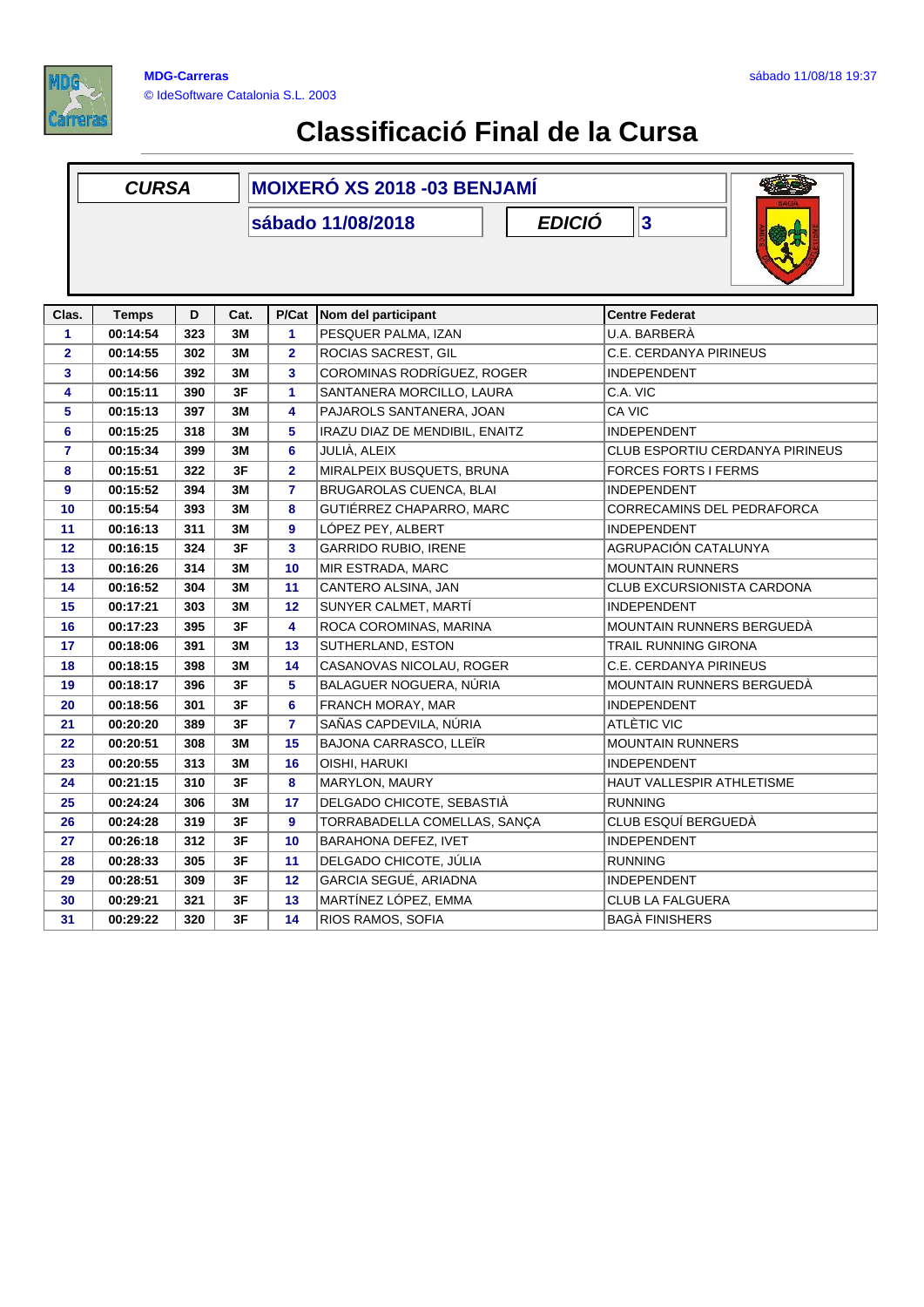

|                 | <b>CURSA</b>                             |     |      | <b>MOIXERÓ XS 2018 -04 ALEVÍ</b> |                                       |                                 |  |  |  |  |
|-----------------|------------------------------------------|-----|------|----------------------------------|---------------------------------------|---------------------------------|--|--|--|--|
|                 | 3 <br><b>EDICIÓ</b><br>sábado 11/08/2018 |     |      |                                  |                                       |                                 |  |  |  |  |
| Clas.           | <b>Temps</b>                             | D   | Cat. | P/Cat                            | Nom del participant                   | <b>Centre Federat</b>           |  |  |  |  |
| 1.              | 00:16:30                                 | 476 | 4M   | 1                                | COSTA YLLA, MARTÍ<br>CLUB ATLÈTIC VIC |                                 |  |  |  |  |
| 2               | 00:16:42                                 | 482 | 4M   | $\overline{2}$                   | HERNÁNDEZ CAMPS, ARMAND               | CLUB ESPORTIU CERDANYA PIRINEUS |  |  |  |  |
| 3               | 00:17:27                                 | 461 | 4M   | 3                                | TORRELLA OLLER, BERNAT                | C.E. COLL DE PAL                |  |  |  |  |
| 4               | 00:17:29                                 | 480 | 4M   | 4                                | QUEVEDO CABALLE, JOSEP                | ATLETISME BAGÀ                  |  |  |  |  |
| 5               | 00:17:38                                 | 477 | 4M   | 5                                | ÁLVAREZ DEL VALL, AARON               | C.E. MINDUNDISTEAM              |  |  |  |  |
| 6               | 00:18:25                                 | 487 | 4M   | 6                                | RECASENS COROMINAS, BEIL              | <b>INDEPENDENT</b>              |  |  |  |  |
| 7               | 00:19:06                                 | 463 | 4M   | 7                                | <b>GUIU ARGILES, PAU</b>              | <b>SAFA LLEIDA</b>              |  |  |  |  |
| 8               | 00:19:25                                 | 481 | 4M   | 8                                | MARTÍNEZ, LUCA                        | PINASSA RUNNERS                 |  |  |  |  |
| 9               | 00:19:53                                 | 485 | 4M   | 9                                | <b>MARTÍN GARCIA, JAN</b>             | <b>INDEPENDENT</b>              |  |  |  |  |
| 10              | 00:20:57                                 | 484 | 4F   | 1                                | ROCIAS SACREST, EROLA                 | C. E. CARDANYA PIRINEUS         |  |  |  |  |
| 11              | 00:21:36                                 | 479 | 4F   | $\overline{2}$                   | CASALS RIERA, MARTINA                 | ATLETISME PUIGCERDÀ             |  |  |  |  |
| 12 <sub>2</sub> | 00:22:19                                 | 464 | 4F   | 3                                | MACIAS CASTILLO, ELENA                | <b>INDEPENDENT</b>              |  |  |  |  |
| 13              | 00:22:51                                 | 460 | 4F   | 4                                | PUYUELO LLANOS, LAURA                 | ATLÈTIC MOLLET                  |  |  |  |  |
| 14              | 00:24:01                                 | 488 | 4M   | 10 <sup>1</sup>                  | OISHI, NAGISA                         | <b>INDEPENDENT</b>              |  |  |  |  |
| 15              | 00:24:04                                 | 458 | 4M   | 11                               | NICASIO VILARÓ, ROGER                 | <b>RUNNING VIGIA KIDS</b>       |  |  |  |  |
| 16              | 00:24:06                                 | 486 | 4F   | 5                                | RECASENS COROMINAS, MIREIA            | <b>INDEPENDENT</b>              |  |  |  |  |
| 17              | 00:24:21                                 | 478 | 4F   | 6                                | VILALTA VALENCIA, MERITXELL           | <b>INDEPENDENT</b>              |  |  |  |  |
| 18              | 00:25:08                                 | 489 | 4F   | $\overline{7}$                   | FRANCH MATA, QUERALT                  | <b>INDPENDENT</b>               |  |  |  |  |
| 19              | 00:26:36                                 | 483 | 4M   | 12                               | PUJOL COROMINAS, JOSEP                | <b>INDEPENDENT</b>              |  |  |  |  |
| 20              | 00:26:39                                 | 462 | 4F   | 8                                | REOLID DÍAZ, YAIZA                    | C.E. CERDANYA PIRINEUS          |  |  |  |  |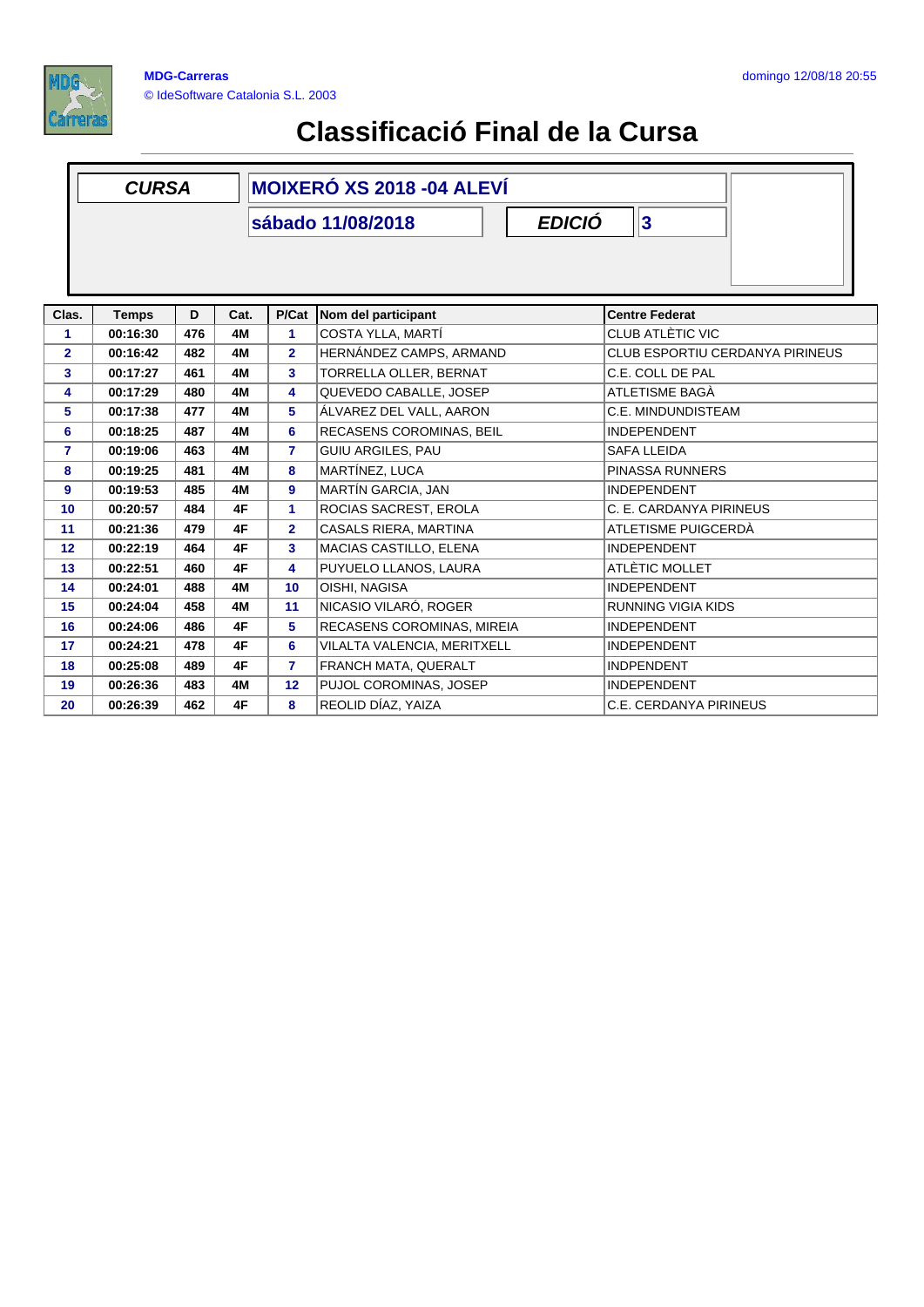

|              | <b>CURSA</b>                            |     |           | <b>MOIXERÓ XS 2018 - 05 INFALTIL</b> |                                                |                                 |  |  |  |  |  |
|--------------|-----------------------------------------|-----|-----------|--------------------------------------|------------------------------------------------|---------------------------------|--|--|--|--|--|
|              | 3<br><b>EDICIÓ</b><br>sábado 11/08/2018 |     |           |                                      |                                                |                                 |  |  |  |  |  |
| Clas.        | <b>Temps</b>                            | D   | Cat.      | P/Cat                                | Nom del participant                            | <b>Centre Federat</b>           |  |  |  |  |  |
| 1            | 00:28:13                                | 581 | <b>5M</b> | 1                                    | ÁLVAREZ DEL VAL, GAEL                          | C.E. MINDUNDISTEAM              |  |  |  |  |  |
| $\mathbf{2}$ | 00:28:16                                | 587 | <b>5M</b> | $\mathbf{2}$                         | SOUSA MIRANDA, GONÇALO                         | CLUB ESPORTIU CERDANYA PIRINEUS |  |  |  |  |  |
| 3            | 00:29:20                                | 578 | <b>5M</b> | 3                                    | LOPEZ VILAJOSANA, ADRIÀ                        | <b>INDEPENDENT</b>              |  |  |  |  |  |
| 4            | 00:29:37                                | 590 | <b>5M</b> | 4                                    | CARAZO RAMINREZ, MIQUEL                        | CLUB TRIATLÓ CASTELLBISBAL      |  |  |  |  |  |
| 5            | 00:30:50                                | 592 | <b>5M</b> | 5                                    | MARQUEZ, ERIC                                  | <b>FCB</b>                      |  |  |  |  |  |
| 6            | 00:31:50                                | 596 | <b>5M</b> | 6                                    | CANAL CUNILL, PAU                              | <b>MOUNTAIN RUNNERS</b>         |  |  |  |  |  |
| 7            | 00:31:50                                | 582 | <b>5M</b> | $\overline{7}$                       | BRUGAROLAS CUENCA, JAN                         | <b>INDEPENDENT</b>              |  |  |  |  |  |
| 8            | 00:32:42                                | 591 | <b>5M</b> | 8                                    | VINYES i BASSOLS, LLIBERT<br>CLUB NATACIÓ RUBÍ |                                 |  |  |  |  |  |
| 9            | 00:32:52                                | 586 | <b>5M</b> | 9                                    | QUEVEDO GABARRÓS, PAU                          | CLUB ATLÈTIC TORELLÓ            |  |  |  |  |  |
| 10           | 00:33:14                                | 595 | <b>5M</b> | 10                                   | TORRELLA OLLER, JAN                            | <b>COLL DE PAL</b>              |  |  |  |  |  |
| 11           | 00:35:04                                | 575 | 5F        | 1                                    | <b>GUITART BARRAL, BERTA</b>                   | MOUNTAIN RUNNERS BERGUEDÀ       |  |  |  |  |  |
| 12           | 00:35:15                                | 589 | <b>5M</b> | 11                                   | SAUS ESPEL, MARTÍ                              | CCR ALT BERGUEDÀ                |  |  |  |  |  |
| 13           | 00:35:18                                | 597 | <b>5M</b> | 12 <sub>2</sub>                      | MAS PÉREZ, SERGI                               | <b>INDEPENDENT</b>              |  |  |  |  |  |
| 14           | 00:35:34                                | 584 | <b>5M</b> | 13                                   | PONT GUARDIA, JOSEP                            | CLUB ESPORTIU CERDANYA PIRINEUS |  |  |  |  |  |
| 15           | 00:35:50                                | 579 | <b>5M</b> | 14                                   | BARCONS COMAPOSADA, LLEÏR                      | MOUNTAIN RUNNERS BERGUEDÀ       |  |  |  |  |  |
| 16           | 00:36:58                                | 580 | <b>5M</b> | 15                                   | SÁNCHEZ CORTINA, MARTÍ                         | RUNNERS BERGUEDÀ                |  |  |  |  |  |
| 17           | 00:37:36                                | 585 | <b>5M</b> | 16                                   | CONESA LLOBET, MAX                             | <b>UGE BADALONA</b>             |  |  |  |  |  |
| 18           | 00:42:28                                | 588 | 5F        | $\overline{2}$                       | MARTÍN GARCIA, PAULA                           | <b>INDEPENDENT</b>              |  |  |  |  |  |
| 19           | 00:42:32                                | 583 | <b>5M</b> | 17                                   | CASANOVAS NICOLAU, GERARD                      | CLUB ESPORTIU CERDANYA PIRINEUS |  |  |  |  |  |
| 20           | 00:45:01                                | 577 | 5F        | 3                                    | PUYUELO LLANOS, NÚRIA                          | ATLÈTIC MOLLET                  |  |  |  |  |  |
| 21           | 01:07:54                                | 594 | 5F        | 4                                    | TENA CAPDEVILA, ITZIAR                         | <b>INDEPENDENT</b>              |  |  |  |  |  |